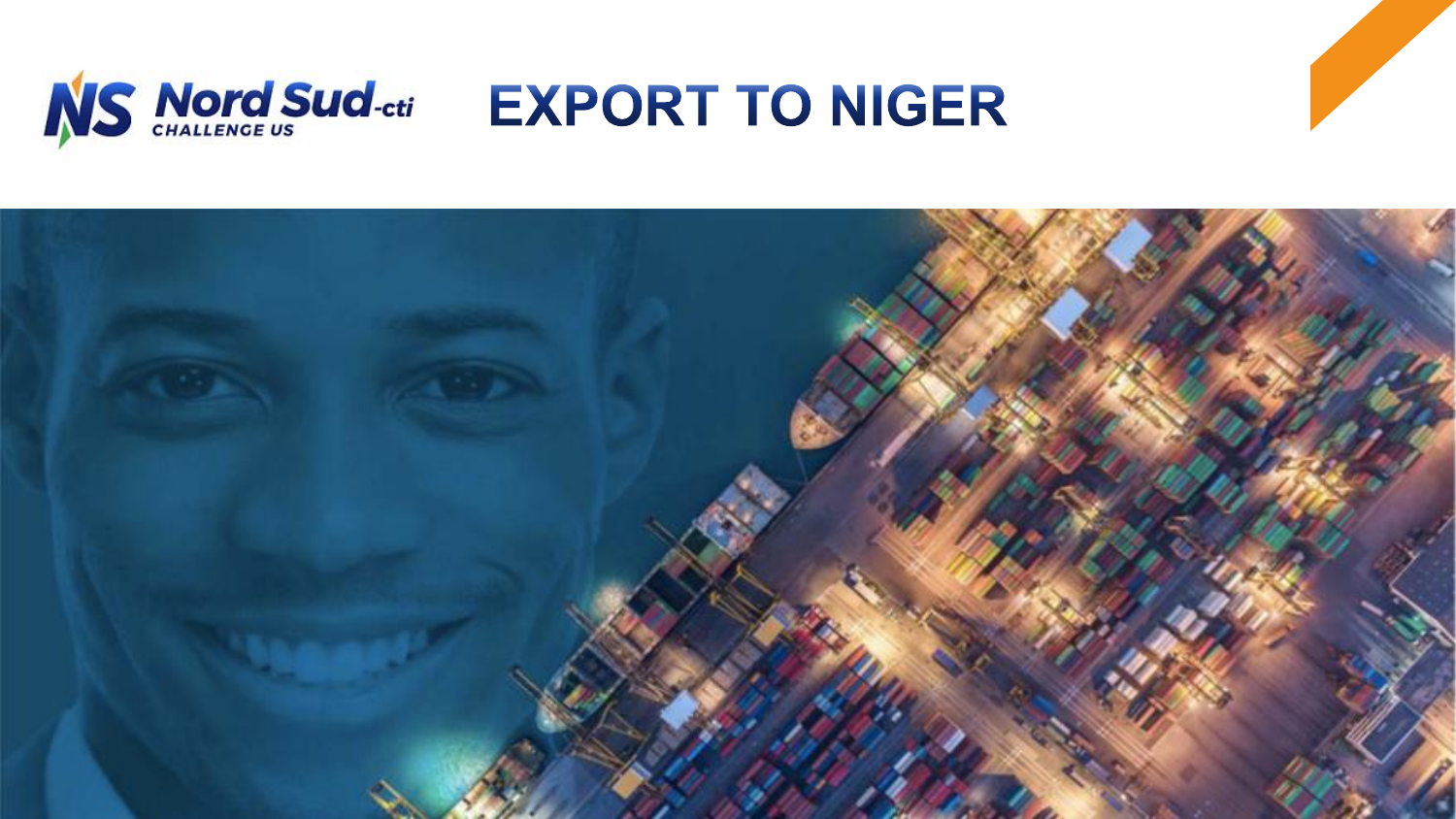# **Country Profile**

- § **Land mass: 1,267,000 sq km**
- § **Population: 17,16 m**
- § **Urban Population: 18%**
- § **Life expectancy: 57**
- § **Religions: Islam, Animism**
- § **Main Ethnic groups: Hausa, Djerma Sonrai, Peuhl, Tuareg, Kanuri Manga**
- § **Literacy: 29%**
- § **Inflation: 3,20 %**
- § **Current account as % of GDP: -15,83%**
- § **Aid Flows: \$749m**
- § **Main export: Uranium**
- § **FDI: \$793m**





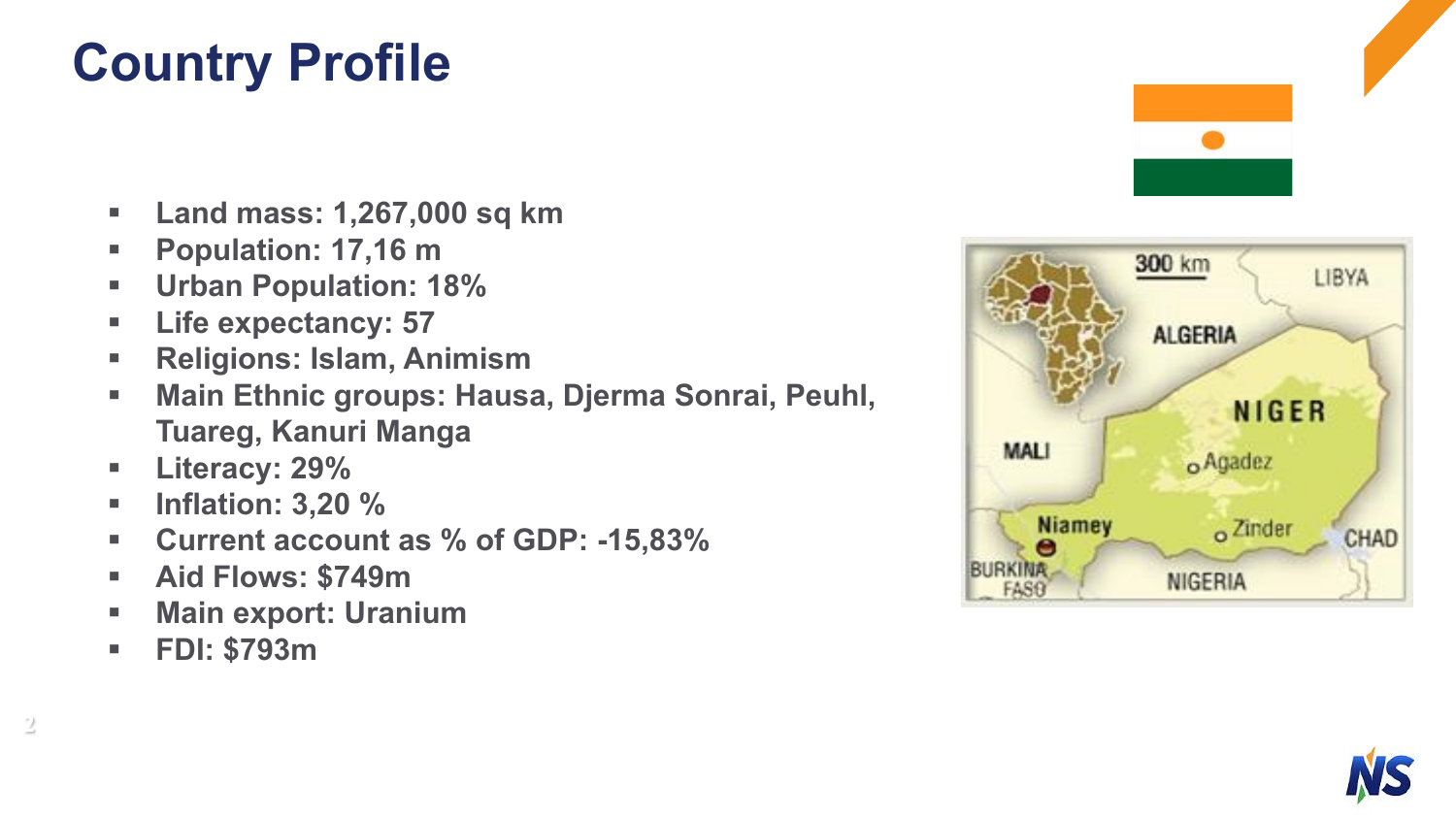### | **COUNTRY PROFILE** | NIGER



|                                | <b>MAIN FIGURES 2017</b>                                                              |                                    |                                                    |                              |                       |         |              |
|--------------------------------|---------------------------------------------------------------------------------------|------------------------------------|----------------------------------------------------|------------------------------|-----------------------|---------|--------------|
|                                | 复                                                                                     |                                    |                                                    |                              |                       |         |              |
| <b>EXPORT</b><br>30<br>Tons    | <b>EXPORT</b><br>35<br><b>TEUs</b>                                                    | <b>EXPORT</b><br>5,858<br>Tons     | <b>EXPORT</b><br>700<br><b>TEUs</b>                | <b>EXPORT</b><br>500<br>Tons |                       | ● Arlit |              |
| <b>IMPORT</b><br>2,381<br>Tons | <b>IMPORT</b><br>N/A<br><b>TEUs</b>                                                   | <b>IMPORT</b><br>1,350,062<br>Tons | <b>IMPORT</b><br>2,207<br><b>TEUs</b>              | <b>IMPORT</b><br>750<br>Tons | Niamey<br>Head Office | Agadez  |              |
| <u>" 11</u>                    |                                                                                       |                                    |                                                    |                              | <b>Airport Office</b> |         | <b>Diffa</b> |
| 3,867<br>SQM                   | <b>INDUSTRY EXPERTISE</b><br>Mining<br>Aid & Relief<br>Industrial projects<br>Telecom |                                    |                                                    |                              | Gaya                  |         |              |
|                                |                                                                                       |                                    | Food and Beverage<br>Retail Supply Chain<br>Energy |                              |                       |         |              |
|                                |                                                                                       |                                    |                                                    |                              |                       |         |              |

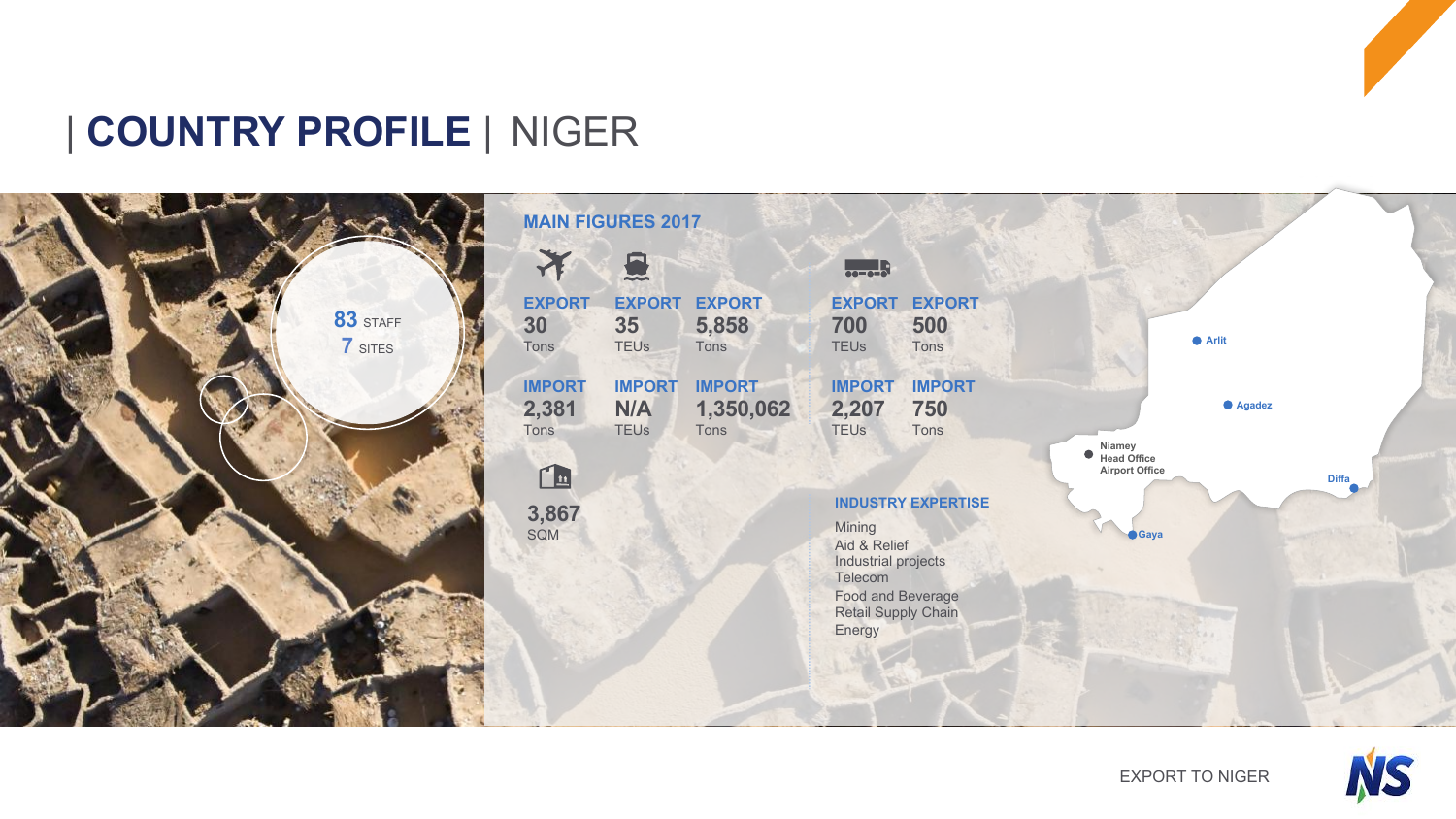### **REQUIRED DOCUMENTS Customs Process**

### **A/ FOR IMPORTS:**

- **DPI**
- **Commercial Invoice**
- **Packing list**
- **Invoice freight**
- **Local Insurance**
- **Certificate COTECNA (required if FOB value is over or equal 3 049 Euros and upon arrival if the FOB value is less than 3 049 Euros.**
- **Bill of lading(B/L)- 1 original**
- **BESC (Electronic Monitoring Cargo)**
- **National certificate of conformity**

### **Temporary Admission:**

**All documents specified above more decision of the certificate import and certificate information.** 

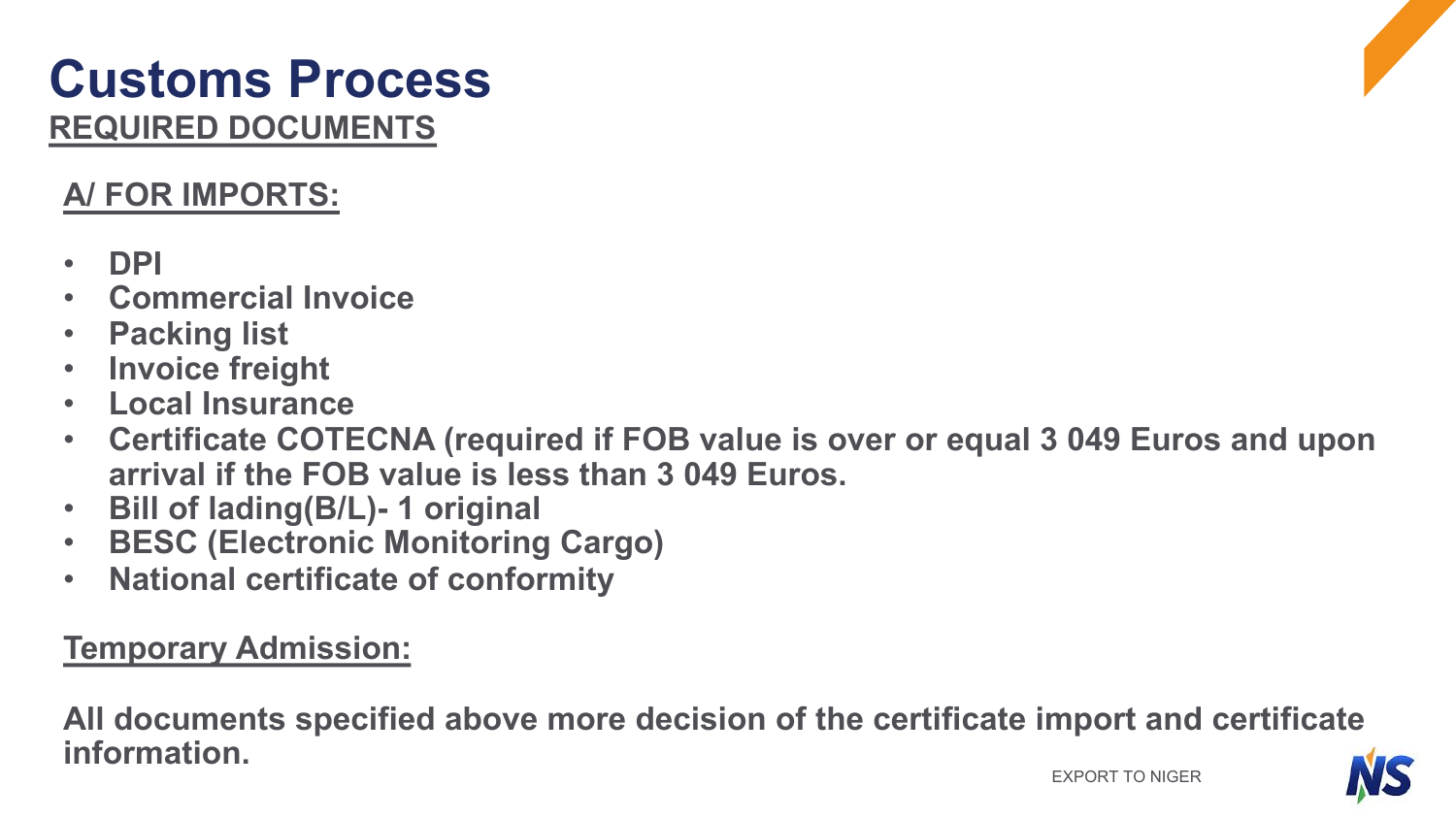#### **B/ FOR EXPORTS:**

- **Commercial Invoice**
- **Packing list**
- **Origin certificate**
- **Insurance certificate**
- **Authorization to export**
- **Engagement de change**

#### **Temporary Admission:**

- **Original declaration of Temporary Admission**
- **Original decision of Temporary Admission**
- **Extension decisions**
- **Bank guarantee**
- **Clearance certificate**
- **Packing list**
- **Insurance certificate (optional)**

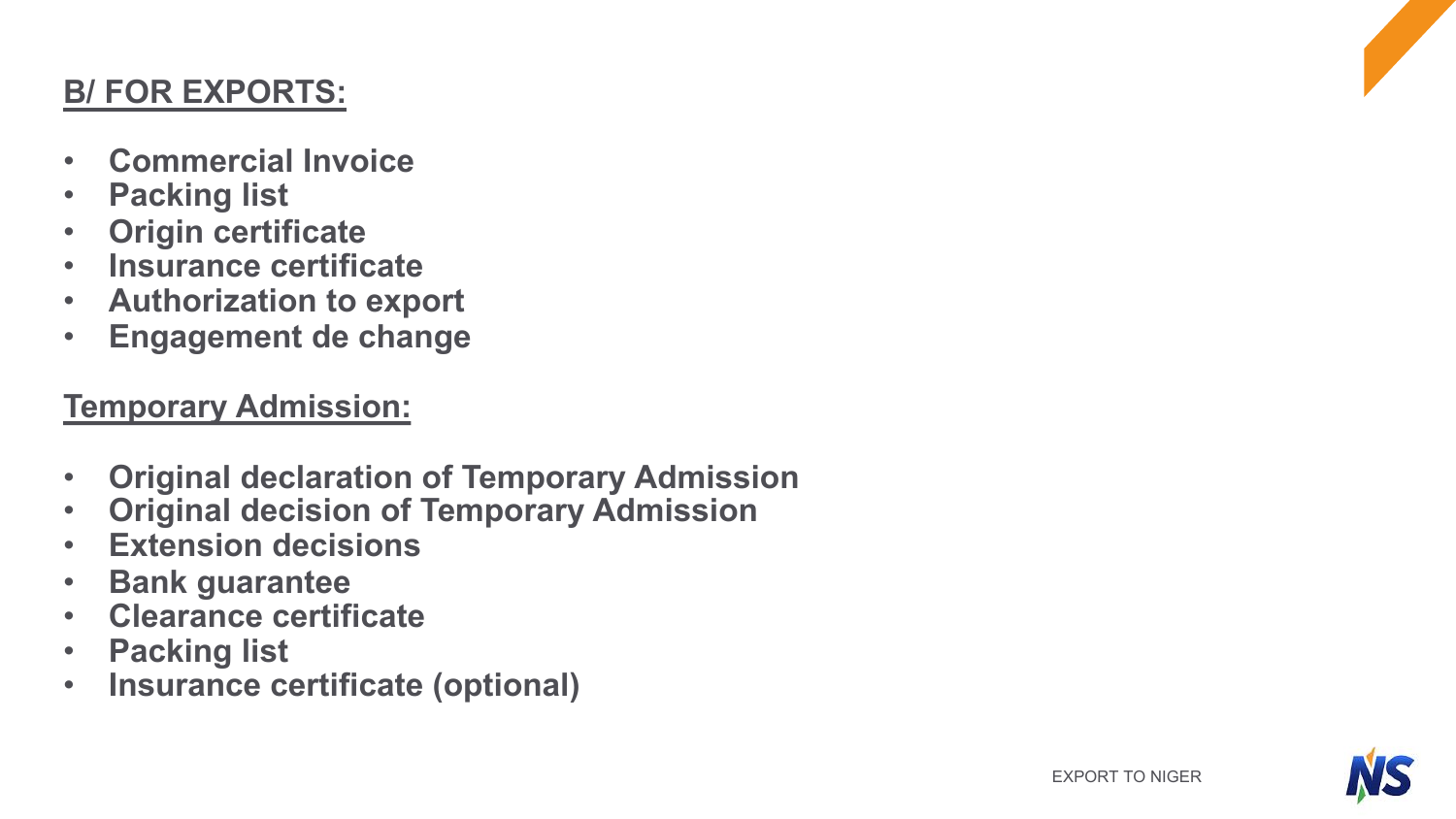# **Customs Procedure**

#### **A/ IMPORT CUSTOMS PROCEDURES**

- **Receive containers in Niamey**
- **Establishment of charge situation**
- **Obtain number giving by Customs**
- **Prepare and fill the customs declaration**
- **Obtain BAE**
- **Delivery Transport**

#### **Temporary Admission:**

**In addition to procedures specified above:** 

- **Prepare of Temporary Admission**
- **Insurance of bank guarantee by the importer**
- **Introduction of the request to the General Customs Direction**
- **Obtaining Temporary Admission Decision**
- **Prepare and fill the customs declaration**
- **Obtain BAE customs**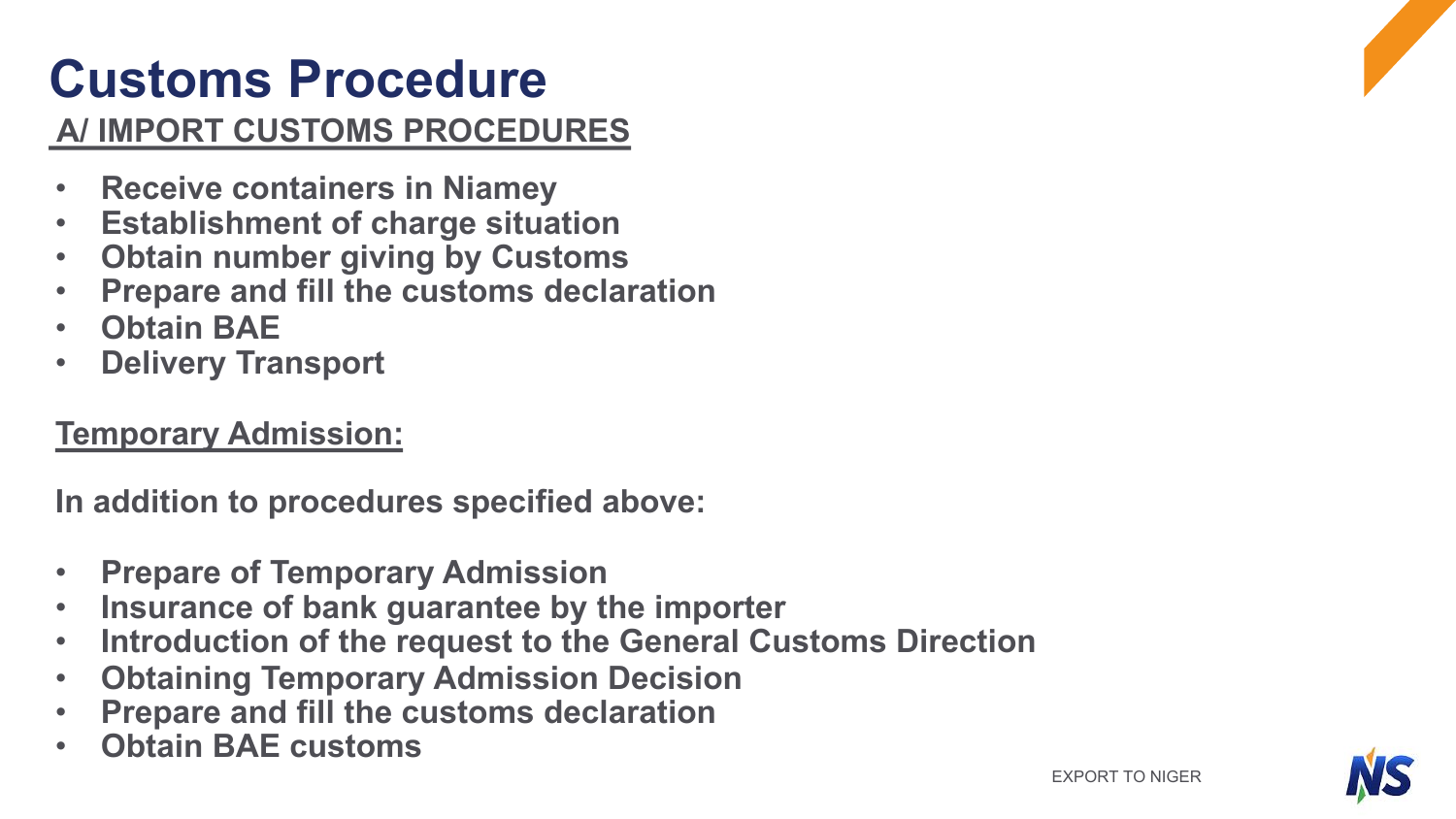### **B/ EXPORT CUSTOMS PROCEDURES:**

- **Customs declaration is made within 72 hours (working days)**
- **Order of transit: copy of the documentation and instructions allowing preparation of**
- **the export operation.**
- 
- 
- Preparing and filing the customs export declaration<br>• Procedures in order to obtain BAE<br>• Booking: A booking request must be realized with an airline company<br>• Delivery transport
- 

#### **Temporary Admission:**

- **Declaration of re-exportation**
- 
- 
- **Conduct customs of goods Export declaration Dispose of document for re-exportation Clearance certificate**  *Visa de la mainlevée*
- 
- 

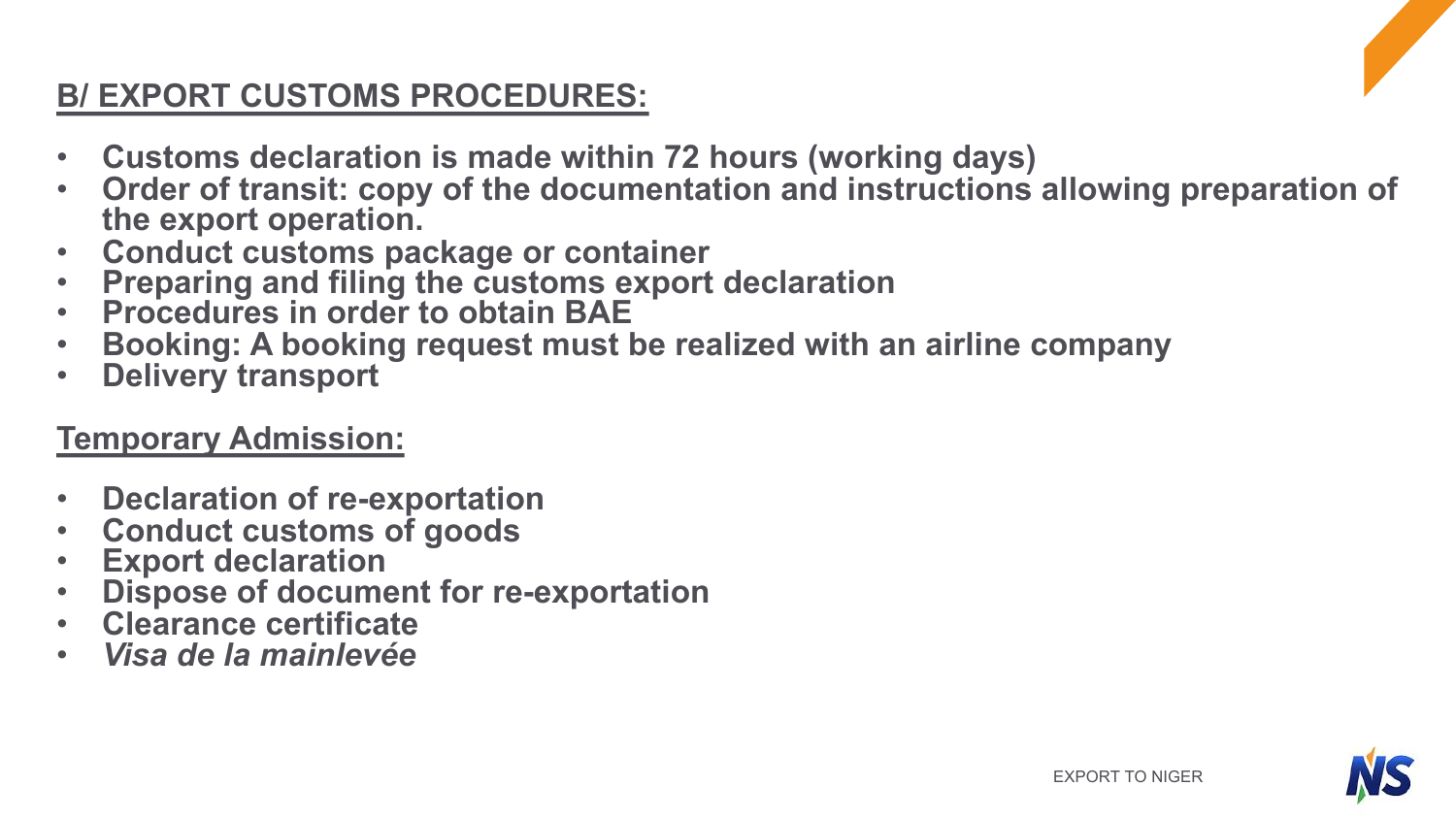# **COMMERCIAL INVOICE**

• **It shall be established, at a minimum, in triplicate and shall contain the usual mentions. It is written in French.**

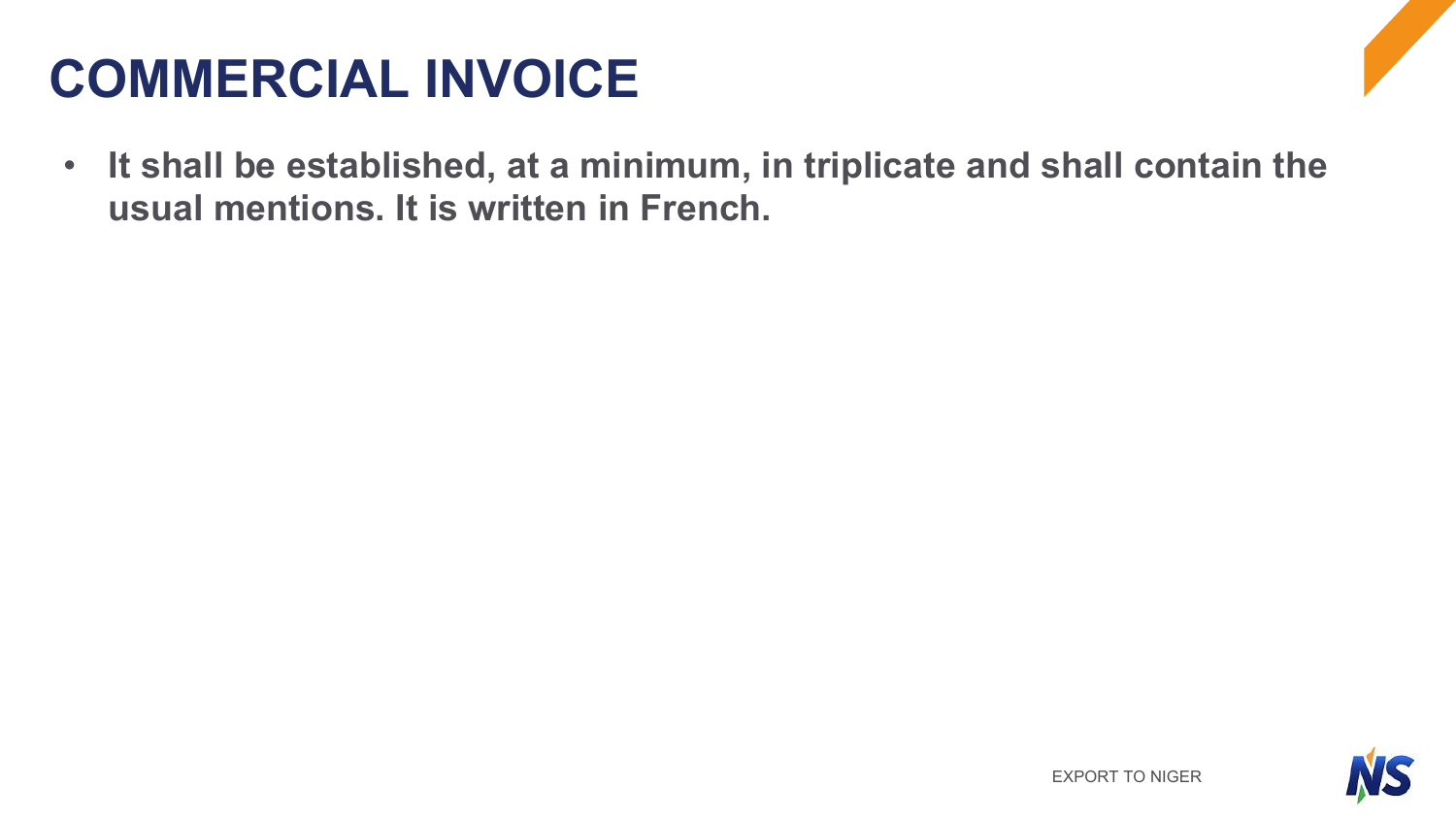

**Although Niger does not yet have a preferential customs regime for products originating in the EU, customs services may require a document EUR. 1 when importing these products and, in particular, ' when they are incorporated into the Manufacture of a local product and re-exported to the EU ".**

**Consignments, less than EUR 6 000 or made by an authorized exporter, may give rise to a declaration in particular, as for EUR. 1, ' when they are incorporated into the manufacture of a local product and re-exported to the EU '. It must be drawn up on an invoice, a delivery note or any other commercial document describing the products concerned in a sufficiently detailed manner to be able to identify them.**

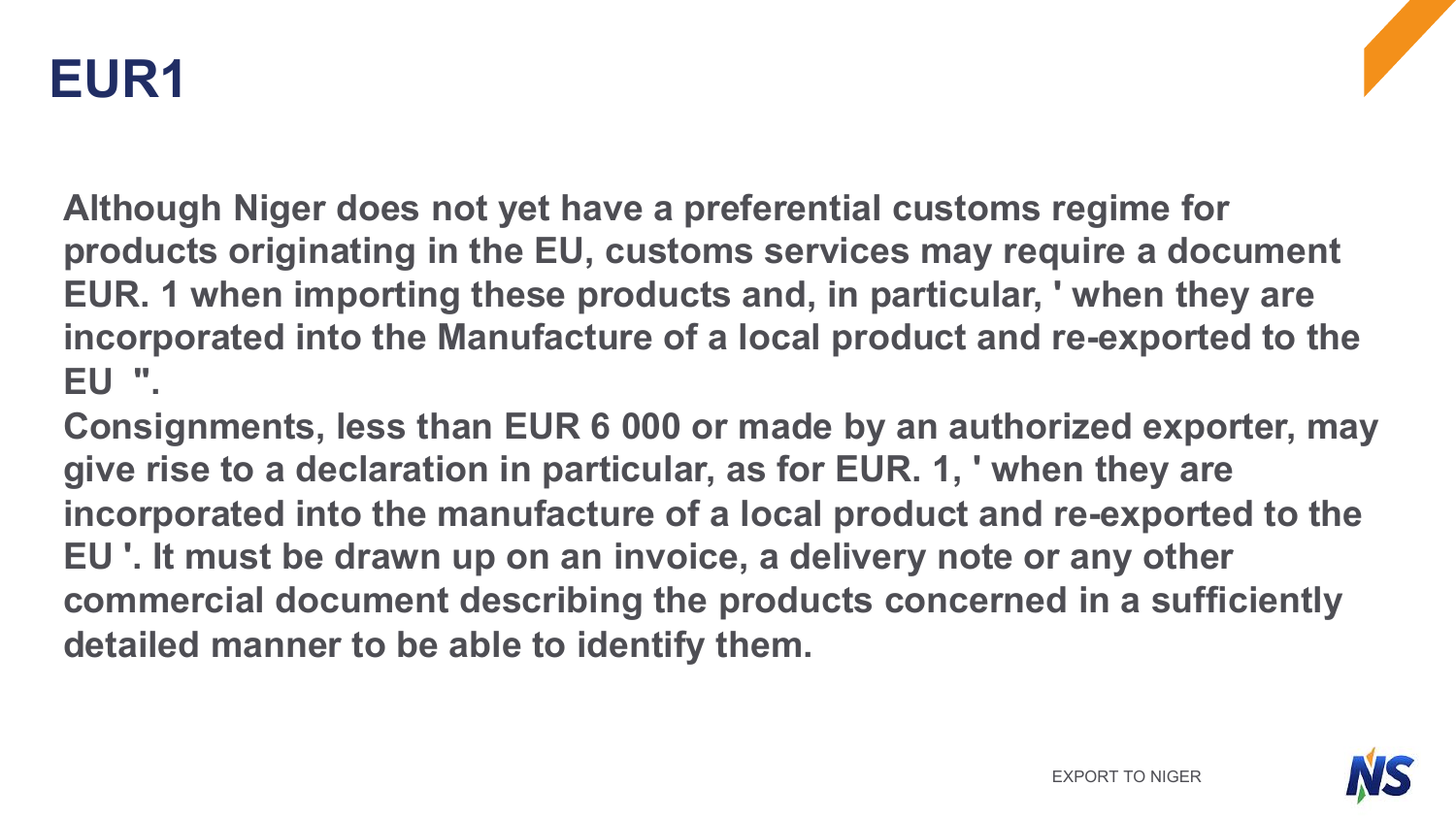# **Certificate of origin**

**At the request of the importer. In this case it must be drawn up on the community form.**

**The certificate of Origin forms are circulated by the specialized printing companies as well as by the chambers of Commerce and industry. The CCI Paris Ile-de-France as well as numerous provincial KICs propose dematerialized certificates: https://www.formalites-export.com**

**The rules on the issuance and use of certificates of origin are specified in the Certificate of Community Origin document.**

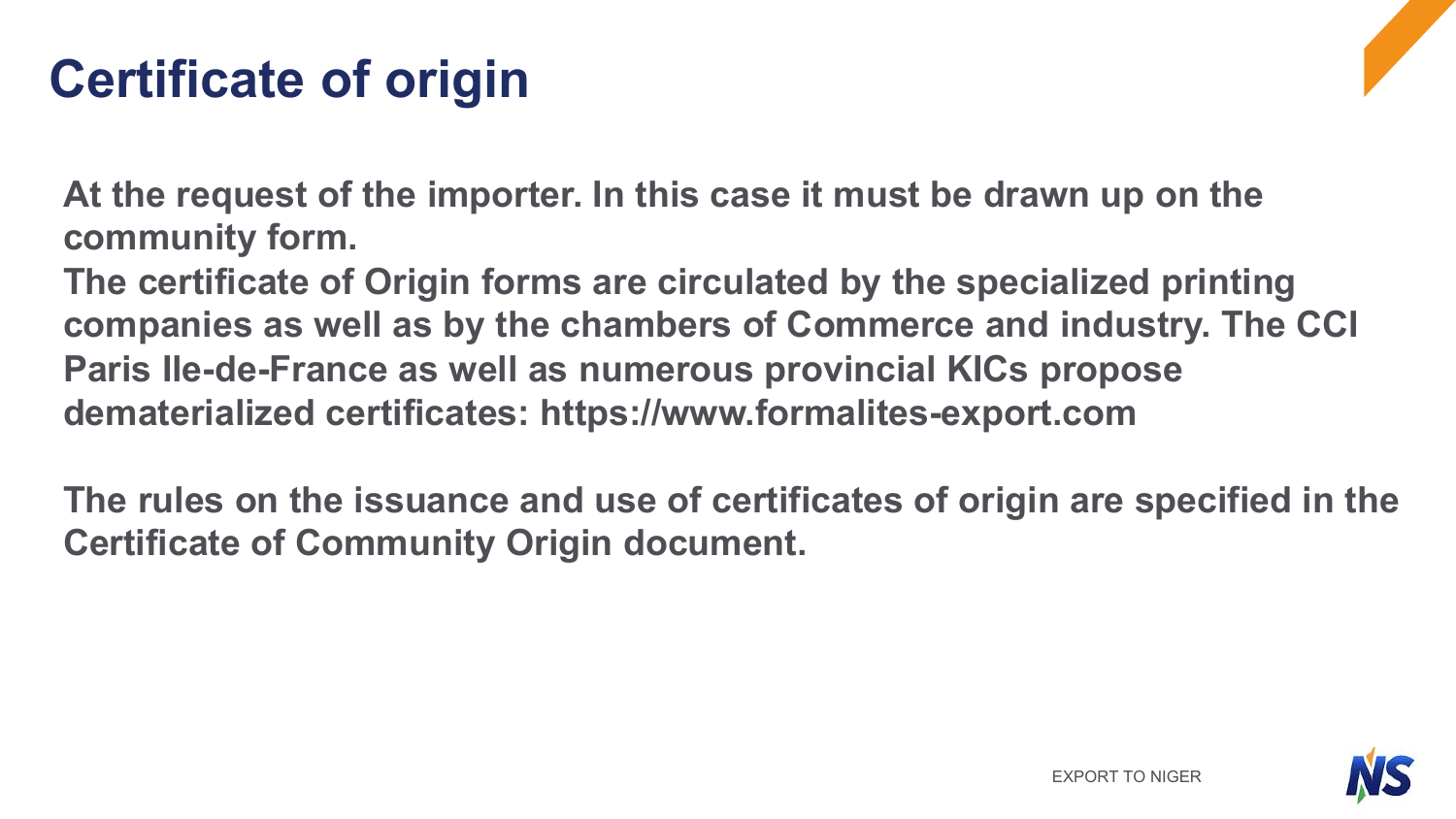# **Required certificates**

DEPENDING ON THE KIND OF COMMODITY

- **For meat and by-products of animal origin (milk, eggs, meat preparation, etc.) : sanitary certificate**
- **For fruits, vegetables, seeds and other plants : phytosanitary certificate**





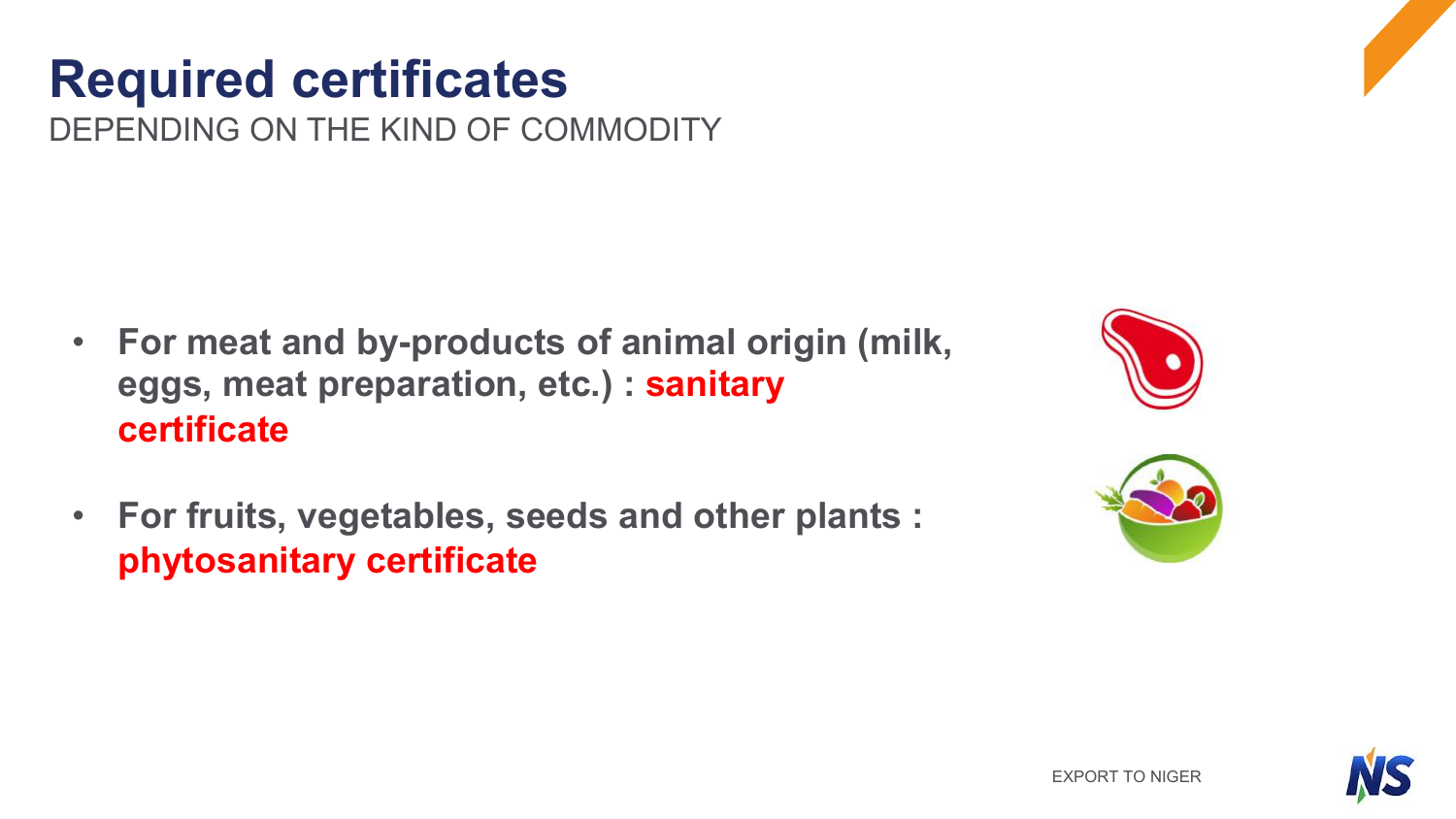# **Transport and packaging**

#### **Transportation documents :**

**The main transport documents are the bill of lading, the LTA or AWB air waybill, the international CMR consignment note and the international CIM consignment note.**

#### **Packing list :**

**This list summarizes all the exported goods and specifies the volumes, the number of packages, crates, containers as well as the exact quantity of the goods.** 

#### **Transport insurance :**

**Niger's regulations prescribe that shipments to that country should be provided locally.**

**AXA and Allianz companies can help the company obtain the certification from the local contact.**

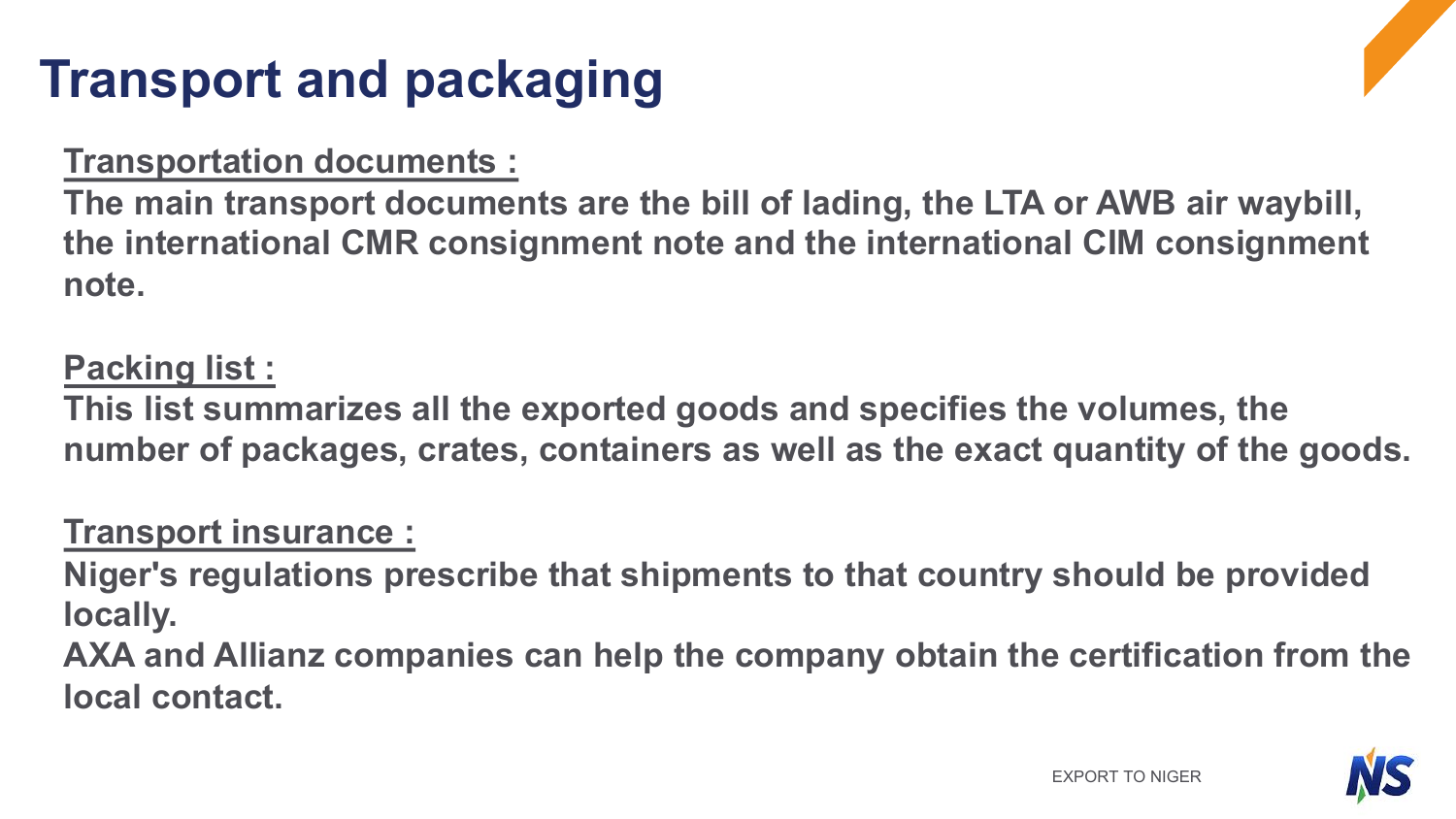### **Commodities Control :**



**Suspension of the control on January 31, 2017.**

### **Passport Business Visa:**

**The cost is 75 euros for a single entry and 100 euros for multiple entries. It is payable only in cash or by money order. The time to obtain is five days.**

**Rates are valid on the date of the record: they are subject to change without notice; The relevant consulate should be called before any steps are taken.**

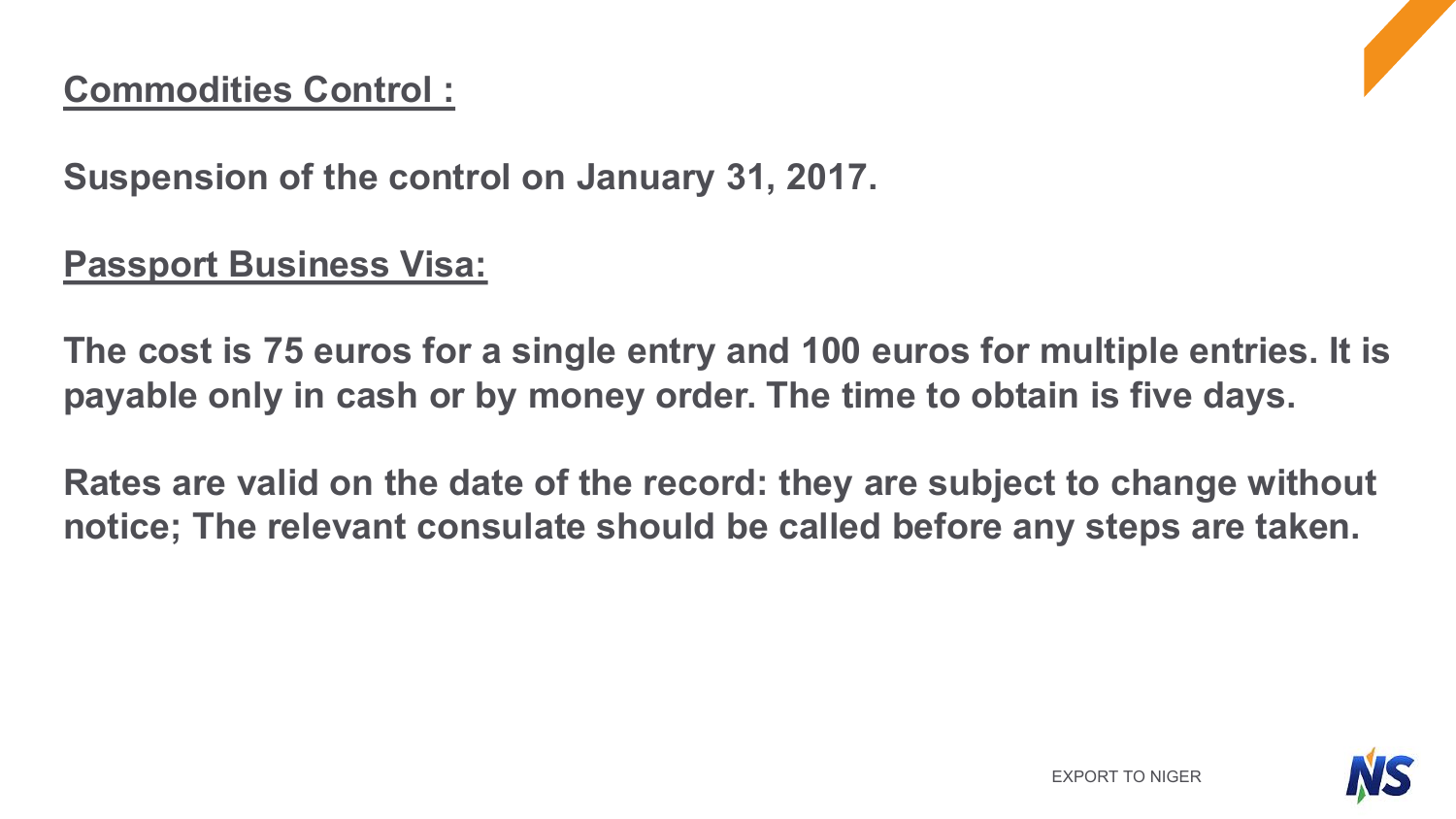



- **Perishable goods must contain an informative label in French, which indicates the origin, the sales or use deadline, the ingredients, the method of storage, the name of the manufacturer and the intended use.**
- **There is a cargo identification note in Niger which is mandatory for shipping. In the event of an absence, exporters will be required to impose large fines.**